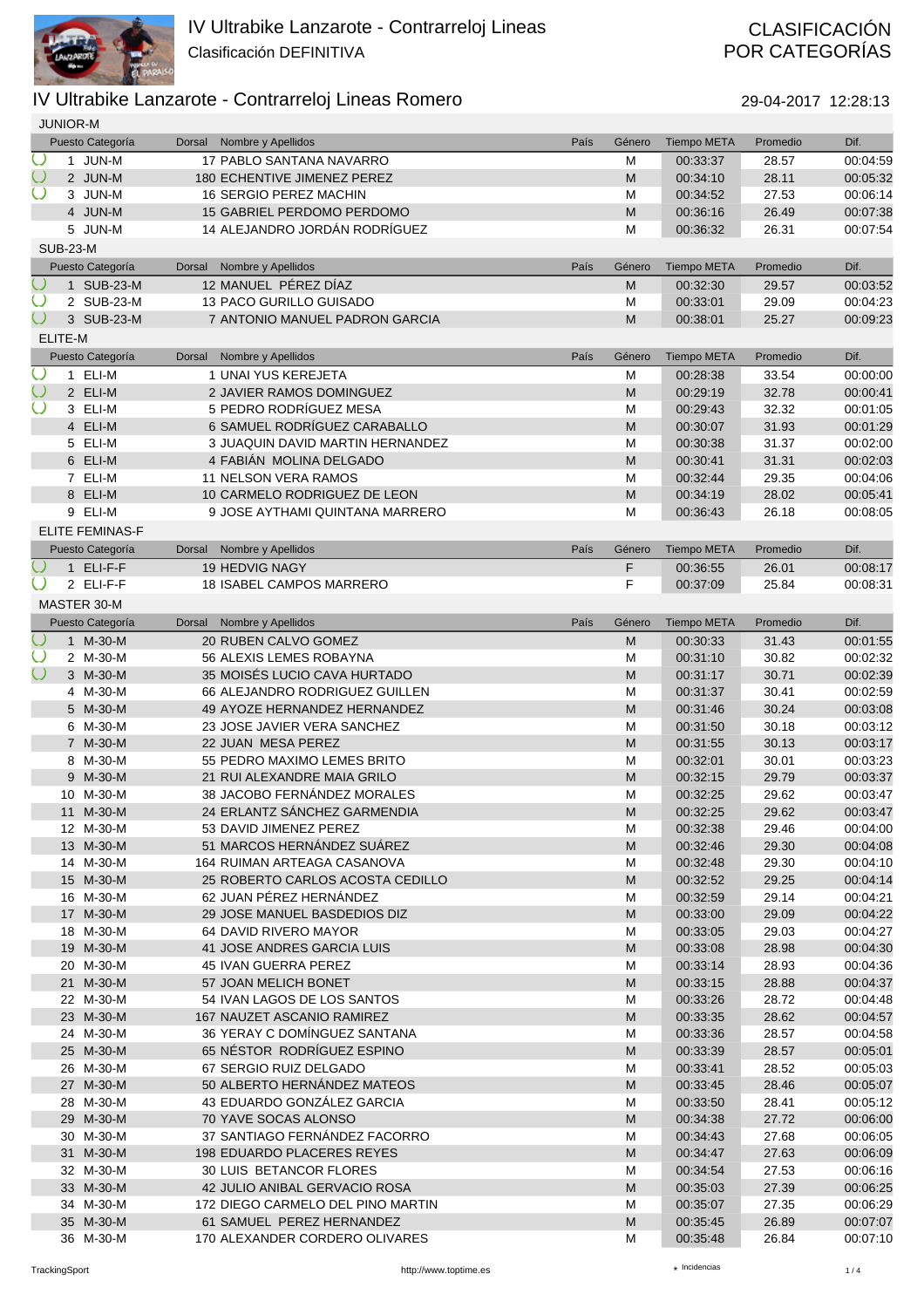|        | MASTER 30-M      |        |                                       |      |           |                    |          |          |
|--------|------------------|--------|---------------------------------------|------|-----------|--------------------|----------|----------|
|        | Puesto Categoría | Dorsal | Nombre y Apellidos                    | País | Género    | <b>Tiempo META</b> | Promedio | Dif.     |
|        | 37 M-30-M        |        | 39 NICOLÁS AGUSTÍN GALVÁN HERNÁNDEZ   |      | M         | 00:35:52           | 26.80    | 00:07:14 |
|        | 38 M-30-M        |        | 31 MELCHOR BETANCOR MENDOZA           |      | M         | 00:35:59           | 26.71    | 00:07:21 |
|        | 39 M-30-M        |        | 52 ALEJANDRO HIDALGO CASTRO           |      | M         | 00:36:04           | 26.62    | 00:07:26 |
|        | 40 M-30-M        |        | <b>48 DANIEL HERNANDEZ CARABALLO</b>  |      | M         | 00:36:16           | 26.49    | 00:07:38 |
|        | 41 M-30-M        |        | 162 FRAN AFONSO                       |      | M         | 00:36:23           | 26.40    | 00:07:45 |
|        | 42 M-30-M        |        | 185 CARLOS DAVID PACHECO              |      | ${\sf M}$ | 00:36:30           | 26.31    | 00:07:52 |
|        | 43 M-30-M        |        | 59 CESAR AUGUSTO MONTES RESTREPO      |      | M         | 00:36:33           | 26.27    | 00:07:55 |
|        | 44 M-30-M        |        | <b>173 FABIAN FEBLES REYES</b>        |      | M         | 00:36:36           | 26.22    | 00:07:58 |
|        | 45 M-30-M        |        | 28 GERARDO ARBELO LEMES               |      | M         | 00:36:37           | 26.22    | 00:07:59 |
|        | 46 M-30-M        |        | <b>46 JAVIER GUILLEN ROMERO</b>       |      | M         | 00:36:38           | 26.22    | 00:08:00 |
|        | 47 M-30-M        |        | 32 OLIVERIO CABRERA GARCIA            |      | M         | 00:36:46           | 26.14    | 00:08:08 |
|        | 48 M-30-M        |        | 63 DAVID JOSE PLASENCIA OLIVA         |      | ${\sf M}$ | 00:36:50           | 26.10    | 00:08:12 |
|        | 49 M-30-M        |        | 47 JAVIER HERNANDEZ ABRANTE           |      | M         | 00:36:59           | 25.97    | 00:08:21 |
|        | 50 M-30-M        |        | 60 JUAN JESÚS PERDOMO UMPIÉRREZ       |      | ${\sf M}$ | 00:37:01           | 25.97    | 00:08:23 |
|        | 51 M-30-M        |        | 40 JONAY GALVÁN SÁNCHEZ               |      | M         | 00:37:19           | 25.76    | 00:08:41 |
|        | 52 M-30-M        |        | 34 EFRAIN EMILIO CARRERO ESPITIA      |      | ${\sf M}$ | 00:38:17           | 25.07    | 00:09:39 |
|        | 53 M-30-M        |        | 196 ZEBENSUI GONZALEZ CURBELO         |      | M         | 00:38:33           | 24.92    | 00:09:55 |
|        | 54 M-30-M        |        | 175 DAVID GONZÁLEZ MILLÁN             |      | ${\sf M}$ | 00:38:44           | 24.80    | 00:10:06 |
|        | 55 M-30-M        |        | 187 ELYOENAI SUAREZ LEON              |      | M         | 00:38:45           | 24.80    | 00:10:07 |
|        | 56 M-30-M        |        | 44 ABEL GONZÁLEZ LEÓN                 |      | M         | 00:38:55           | 24.69    | 00:10:17 |
|        | 57 M-30-M        |        | 27 JOSE MARIA ALVAREZ LOPEZ           |      |           |                    |          |          |
|        |                  |        | 171 BENITO JAVIER DEL PINO MARTIN     |      | M         | 00:39:02           | 24.61    | 00:10:24 |
|        | 58 M-30-M        |        |                                       |      | M         | 00:39:44           | 24.16    | 00:11:06 |
|        | 59 M-30-M        |        | 176 ALEXANDER GUTIÉRREZ HERNÁNDEZ     |      | M         | 00:40:24           | 23.77    | 00:11:46 |
|        | 60 M-30-M        |        | 68 JORGE ARMANDO SANTA MADROÑERO      |      | M         | 00:40:27           | 23.73    | 00:11:49 |
|        | 61 M-30-M        |        | 165 SAMIR ARTEAGA CASANOVA            |      | M         | 00:40:48           | 23.52    | 00:12:10 |
|        | 62 M-30-M        |        | 26 NACOR ALBA DÍAZ                    |      | ${\sf M}$ | 00:41:14           | 23.28    | 00:12:36 |
|        | 63 M-30-M        |        | 33 JOSEMI CABRERA TAVIO               |      | M         | 00:42:12           | 22.75    | 00:13:34 |
|        | 64 M-30-M        |        | 69 DAVID SANTANA PERDOMO              |      | M         | 00:42:38           | 22.53    | 00:14:00 |
|        | MASTER 40-M      |        |                                       |      |           |                    |          |          |
|        | Puesto Categoría |        | Dorsal Nombre y Apellidos             | País | Género    | <b>Tiempo META</b> | Promedio | Dif.     |
| Ő      | 1 M-40-M         |        | 71 ADAN ALFAYA FARO                   |      | M         | 00:29:38           | 32.45    | 00:01:00 |
| $\cup$ | 2 M-40-M         |        | 73 DAVID SUAREZ FERNANDEZ             |      | M         | 00:30:40           | 31.31    | 00:02:02 |
| $\cup$ | 3 M-40-M         |        | 97 JOSÉ MANUEL GONZÁLEZ GOMEZ         |      | M         | 00:31:25           | 30.59    | 00:02:47 |
|        | 4 M-40-M         |        | 72 NESTOR RODRIGUEZ DIAZ              |      | M         | 00:31:48           | 30.18    | 00:03:10 |
|        | 5 M-40-M         |        | 115 JOSE AGUSTIN PEREZ MORERA         |      | M         | 00:32:19           | 29.73    | 00:03:41 |
|        | 6 M-40-M         |        | 123 ANDRES SERRANO PASCUAL            |      | ${\sf M}$ | 00:32:20           | 29.73    | 00:03:42 |
|        | 7 M-40-M         |        | 87 EDUARDO ALEJANDRO DÁVILA PÉREZ     |      | M         | 00:32:33           | 29.52    | 00:03:55 |
|        | 8 M-40-M         |        | 124 HIMAR SILVERA ALZOLA              |      | M         | 00:32:50           | 29.25    | 00:04:12 |
|        | 9 M-40-M         |        | 93 MOISÉS ESTEBAN HERAS               |      | М         | 00:32:51           | 29.25    | 00:04:13 |
|        | 10 M-40-M        |        | 127 JUAN JOSE VILLALBA HERNANDEZ      |      | M         | 00:33:19           | 28.82    | 00:04:41 |
|        | 11 M-40-M        |        | 114 SERGIO PEREZ LEDESMA              |      | M         | 00:33:19           | 28.82    | 00:04:41 |
|        | 12 M-40-M        |        | 120 FRANCISCO JAVIER ROJAS HERNANDEZ  |      | ${\sf M}$ | 00:33:50           | 28.41    | 00:05:12 |
|        | 13 M-40-M        |        | 188 JAMIE BUSSIAN                     |      | M         | 00:34:00           | 28.26    | 00:05:22 |
|        | 14 M-40-M        |        | 74 ALEXIS ALVAREZ CURBELO             |      | M         | 00:34:06           | 28.16    | 00:05:28 |
|        | 15 M-40-M        |        | 112 ISIDRO NEGRIN CORREA              |      | M         | 00:34:29           | 27.87    | 00:05:51 |
|        | 16 M-40-M        |        | 103 VICTOR MANUEL MARTIN CONCEPCION   |      | M         | 00:34:41           | 27.68    | 00:06:03 |
|        | 17 M-40-M        |        | 109 JORGE ENRIQUE MIRANDA MONTERO     |      | M         | 00:34:57           | 27.49    | 00:06:19 |
|        | 18 M-40-M        |        | 169 OCTAVIO BONILLA CABRERA           |      | ${\sf M}$ | 00:35:20           | 27.21    | 00:06:42 |
|        | 19 M-40-M        |        | 113 EDUARDO PÉREZ ÁLVAREZ             |      | M         | 00:35:24           | 27.11    | 00:06:46 |
|        | 20 M-40-M        |        | 174 JUAN GARCIA                       |      | M         | 00:35:25           | 27.11    | 00:06:47 |
|        | 21 M-40-M        |        | 104 LUIS MARTÍN RUIZ                  |      | M         | 00:35:28           | 27.07    | 00:06:50 |
|        | 22 M-40-M        |        | 116 PEDRO QUINTANA PEREZ              |      | M         | 00:35:30           | 27.07    | 00:06:52 |
|        | 23 M-40-M        |        | <b>78 CHRIS BARTLETT</b>              |      | M         | 00:35:31           | 27.07    | 00:06:53 |
|        | 24 M-40-M        |        | 88 DOMINGO DE LA PAZ ALFONSO          |      | ${\sf M}$ | 00:35:34           | 27.02    | 00:06:56 |
|        | 25 M-40-M        |        | 101 THORSTEN KLÜNDER                  |      | M         | 00:35:39           | 26.93    | 00:07:01 |
|        | 26 M-40-M        |        | 106 FRANCISCO MARTIN VENTURA          |      | M         | 00:35:39           | 26.93    | 00:07:01 |
|        | 27 M-40-M        |        | 85 JOSE LUIS CASTELLANO VIERA         |      | M         | 00:35:44           | 26.89    | 00:07:06 |
|        | 28 M-40-M        |        | 163 MATIAS ANTEQUERA MARTIN           |      | M         | 00:35:54           | 26.75    | 00:07:16 |
|        | 29 M-40-M        |        | 80 JUAN. FRANCISCO BETANCORT. ROBAYNA |      | M         | 00:35:55           | 26.75    | 00:07:17 |
|        | 30 M-40-M        |        | 204 ANDRES ALEJANDRO CUELLO TORRES    |      | M         |                    | 26.75    | 00:07:17 |
|        |                  |        |                                       |      |           | 00:35:55           |          |          |
|        | 31 M-40-M        |        | 84 VICENTE ALEXIS CASTELLANO SUÁREZ   |      | M         | 00:36:02           | 26.66    | 00:07:24 |
|        | 32 M-40-M        |        | 117 GELO RAMOS VIERA                  |      | M         | 00:36:07           | 26.62    | 00:07:29 |
|        | 33 M-40-M        |        | 86 JESUS CURBELO CALERO               |      | M         | 00:36:17           | 26.49    | 00:07:39 |
|        | 34 M-40-M        |        | 126 MANUEL VEGA ALONSO                |      | M         | 00:36:24           | 26.40    | 00:07:46 |
|        | 35 M-40-M        |        | <b>168 EDUARDO BAUTISTA RODRIGUEZ</b> |      | M         | 00:36:32           | 26.31    | 00:07:54 |
|        | 36 M-40-M        |        | 77 MIGUEL BARRETO BRITO               |      | M         | 00:36:36           | 26.22    | 00:07:58 |
|        | 37 M-40-M        |        | 96 RAFAEL GARRIDO ARRABAL             |      | M         | 00:36:39           | 26.22    | 00:08:01 |
|        | 38 M-40-M        |        | 79 VICTOR HUGO BETANCOR ACOSTA        |      | M         | 00:36:48           | 26.10    | 00:08:10 |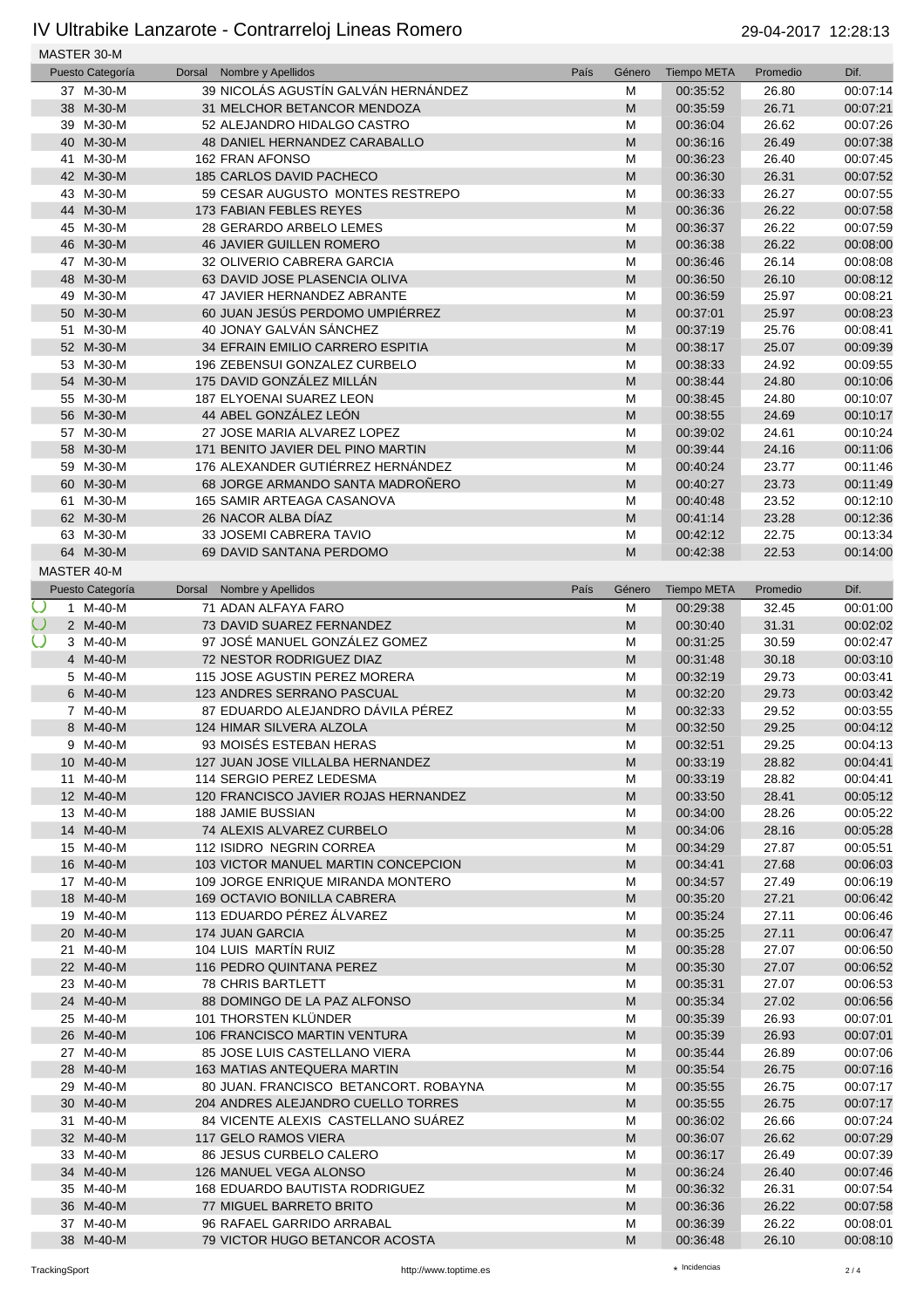|        | MASTER 40-M        |        |                                        |      |                                                                                                            |                    |          |          |
|--------|--------------------|--------|----------------------------------------|------|------------------------------------------------------------------------------------------------------------|--------------------|----------|----------|
|        | Puesto Categoría   | Dorsal | Nombre y Apellidos                     | País | Género                                                                                                     | <b>Tiempo META</b> | Promedio | Dif.     |
|        | 39 M-40-M          |        | 118 VLADIMIR RODRÍGUEZ CURBELO         |      | M                                                                                                          | 00:36:50           | 26.10    | 00:08:12 |
|        | 40 M-40-M          |        | 83 ISMAEL CASTELLANO MARTIN            |      | M                                                                                                          | 00:37:08           | 25.88    | 00:08:30 |
|        | 41 M-40-M          |        | 190 ROMY ARBELO MARTIN                 |      | M                                                                                                          | 00:37:11           | 25.84    | 00:08:33 |
|        | 42 M-40-M          |        | <b>110 CARLOS MORALES</b>              |      | M                                                                                                          | 00:37:13           | 25.80    | 00:08:35 |
|        | 43 M-40-M          |        | 92 JOSÉ VICENTE DÍAZ CORUJO            |      | M                                                                                                          | 00:37:21           | 25.72    | 00:08:43 |
|        | 44 M-40-M          |        | 75 VICTOR MANUEL ALVAREZ MARTIN        |      | M                                                                                                          | 00:37:29           | 25.64    | 00:08:51 |
|        | 45 M-40-M          |        | 184 OSCAR DANIEL OLIVARES VIERA        |      | M                                                                                                          | 00:37:39           | 25.51    | 00:09:01 |
|        | 46 M-40-M          |        | 125 EMETERIO SUÁREZ GUERRA             |      | M                                                                                                          | 00:37:54           | 25.35    | 00:09:16 |
|        | 47 M-40-M          |        | 119 MARCOS RODRIGUEZ GUILLEN           |      | M                                                                                                          | 00:37:56           | 25.31    | 00:09:18 |
|        | 48 M-40-M          |        | 76 RAUL ARAÑA MARTIN                   |      | M                                                                                                          | 00:37:56           | 25.31    | 00:09:18 |
|        | 49 M-40-M          |        | 200 ALBERTO RODRIGUEZ TABARES          |      | M                                                                                                          | 00:37:56           | 25.31    | 00:09:18 |
|        | 50 M-40-M          |        | 122 ANDRES SEGURA GALEOTE              |      | M                                                                                                          | 00:37:58           | 25.31    | 00:09:20 |
|        | 51 M-40-M          |        | 94 ALEJO GARCIA DE LEON                |      | M                                                                                                          | 00:38:11           | 25.15    | 00:09:33 |
|        | 52 M-40-M          |        | 181 JUAN FRANCISCO MARTÍN GONZÁLEZ     |      | M                                                                                                          | 00:38:11           | 25.15    | 00:09:33 |
|        | 53 M-40-M          |        | 99 ÓSCAR GORDILLO MONTAÑO              |      | M                                                                                                          | 00:38:21           | 25.03    | 00:09:43 |
|        | 54 M-40-M          |        | 95 VICENTE GARCÍA RODRIGUEZ            |      | M                                                                                                          | 00:38:24           | 25.00    | 00:09:46 |
|        | 55 M-40-M          |        | 105 MATEO MARTIN VENTURA               |      | M                                                                                                          | 00:38:26           | 25.00    | 00:09:48 |
|        | 56 M-40-M          |        | 90 VICTOR MANUEL DE LEON TEJERA        |      | M                                                                                                          | 00:38:29           | 24.96    | 00:09:51 |
|        | 57 M-40-M          |        | 91 ANTONIO RAFAEL DIAZ GOMEZ           |      | M                                                                                                          | 00:38:35           | 24.88    | 00:09:57 |
|        | 58 M-40-M          |        | 179 EDUARDO HIDALGO GIRALDO            |      | M                                                                                                          | 00:38:38           | 24.88    | 00:10:00 |
|        | 59 M-40-M          |        | 98 PEDRO GONZÁLEZ ROBLES               |      | M                                                                                                          | 00:38:40           | 24.84    | 00:10:02 |
|        | 60 M-40-M          |        | 111 JOSE MIGUEL MORALES MORIN          |      | M                                                                                                          | 00:39:13           | 24.50    | 00:10:35 |
|        | 61 M-40-M          |        | 82 JOSE JAVIER CAMPOS ANGULO           |      | M                                                                                                          | 00:39:40           | 24.20    | 00:11:02 |
|        | 62 M-40-M          |        | 191 VICTOR BARRETO MARTÍNEZ            |      | M                                                                                                          | 00:39:46           | 24.16    | 00:11:08 |
|        | 63 M-40-M          |        | 102 RAMON PABLO MARRERO GIL            |      | M                                                                                                          | 00:40:08           | 23.95    | 00:11:30 |
|        | 64 M-40-M          |        | 193 ANTONIO CÁRDENAS CARRILLO          |      | M                                                                                                          | 00:40:29           | 23.73    | 00:11:51 |
|        | 65 M-40-M          |        | 100 RUBEN DARIO JIMENEZ PADRON         |      | M                                                                                                          | 00:40:46           | 23.56    | 00:12:08 |
|        | 66 M-40-M          |        | 186 JOSÉ PEDRO SANTANA TORRES          |      | M                                                                                                          | 00:40:47           | 23.56    | 00:12:09 |
|        | 67 M-40-M          |        | 107 ANDRES MARTIN VENTURA              |      | M                                                                                                          | 00:40:55           | 23.49    | 00:12:17 |
|        | 68 M-40-M          |        | 189 ROBERTO FLORES CABRERA             |      | M                                                                                                          | 00:40:56           | 23.46    | 00:12:18 |
|        | 69 M-40-M          |        | 121 AGUSTIN SANTANA JIMÉNEZ            |      | M                                                                                                          | 00:41:01           | 23.42    | 00:12:23 |
|        | 70 M-40-M          |        | 89 OSCAR DE LEÓN FONTES                |      | M                                                                                                          | 00:41:02           | 23.42    | 00:12:24 |
|        | 71 M-40-M          |        | 178 MIGUEL ANGEL HERRERA FLEITAS       |      | M                                                                                                          | 00:41:28           | 23.15    | 00:12:50 |
|        | 72 M-40-M          |        | 108 MARINO MENÉNDEZ GRANADOS           |      | M                                                                                                          | 00:41:59           | 22.88    | 00:13:21 |
|        | 73 M-40-M          |        | 81 ANTONIO CABRERA GARCIA              |      | M                                                                                                          | 00:42:40           | 22.50    | 00:14:02 |
|        | 74 M-40-M          |        | 201 CARLOS URBÍN REYES                 |      | M                                                                                                          | 00:46:51           | 20.51    | 00:18:13 |
|        | <b>MASTER 50-M</b> |        |                                        |      |                                                                                                            |                    |          |          |
|        | Puesto Categoría   |        | Dorsal Nombre y Apellidos              | País | Género                                                                                                     | <b>Tiempo META</b> | Promedio | Dif.     |
| Ő      | 1 M-50-M           |        | 128 JUAN RAMON SANTANA ALVAREZ         |      | M                                                                                                          | 00:33:09           | 28.98    | 00:04:31 |
| $\cup$ | 2 M-50-M           |        | 144 FIDEL MARTEL BORDON                |      | M                                                                                                          | 00:33:23           | 28.77    | 00:04:45 |
| $\cup$ | 3 M-50-M           |        | <b>129 DOMINGO MORIN RODRIGUEZ</b>     |      | M                                                                                                          | 00:34:07           | 28.16    | 00:05:29 |
|        | 4 M-50-M           |        | 130 EULALIO CAZORLA VALERON            |      | ${\sf M}$                                                                                                  | 00:34:16           | 28.02    | 00:05:38 |
|        | 5 M-50-M           |        | 137 GUSTAVO ADOLFO GARCÍA RAMÍREZ      |      | M                                                                                                          | 00:34:50           | 27.58    | 00:06:12 |
|        | 6 M-50-M           |        | 133 FELIX FRANCISCO DE QUINTANA VIÑOLY |      | ${\sf M}$                                                                                                  | 00:35:04           | 27.39    | 00:06:26 |
|        | 7 M-50-M           |        | 146 FRANCISCO PERERA VIERA             |      | M                                                                                                          | 00:35:30           | 27.07    | 00:06:52 |
|        | 8 M-50-M           |        | <b>139 THOMAS GOOSSENS</b>             |      | M                                                                                                          | 00:35:33           | 27.02    | 00:06:55 |
|        | 9 M-50-M           |        | 148 GONZALO REYES MARRERO              |      | M                                                                                                          | 00:36:02           | 26.66    | 00:07:24 |
|        | 10 M-50-M          |        | 138 JUSTO GONZALEZ CRESPO              |      | $\mathsf{M}% _{T}=\mathsf{M}_{T}\!\left( a,b\right) ,\ \mathsf{M}_{T}=\mathsf{M}_{T}\!\left( a,b\right) ,$ | 00:36:37           | 26.22    | 00:07:59 |
|        | 11 M-50-M          |        | 142 ANGEL JUAN LUZARDO CAMEJO          |      | M                                                                                                          | 00:37:26           | 25.68    | 00:08:48 |
|        | 12 M-50-M          |        | 151 JOSE ROJAS HERNANDEZ               |      | $\mathsf{M}% _{T}=\mathsf{M}_{T}\!\left( a,b\right) ,\ \mathsf{M}_{T}=\mathsf{M}_{T}\!\left( a,b\right) ,$ | 00:37:35           | 25.55    | 00:08:57 |
|        | 13 M-50-M          |        | 152 FELIX SANCHO LOZANO                |      | M                                                                                                          | 00:37:58           | 25.31    | 00:09:20 |
|        | 14 M-50-M          |        | 134 GINES DE RUS                       |      | M                                                                                                          | 00:39:08           | 24.53    | 00:10:30 |
|        | 15 M-50-M          |        | 183 JUAN C. MORALES MEDEROS            |      | M                                                                                                          | 00:39:15           | 24.46    | 00:10:37 |
|        | 16 M-50-M          |        | 143 JAIME MANCHADO TOLEDO              |      | ${\sf M}$                                                                                                  | 00:40:05           | 23.95    | 00:11:27 |
|        | 17 M-50-M          |        | 203 HIGINIO LORENZO HERNANDEZ          |      | M                                                                                                          | 00:40:08           | 23.95    | 00:11:30 |
|        | 18 M-50-M          |        | 141 JAVIER ABDÓN JORDÁN RODRÍGUEZ      |      | ${\sf M}$                                                                                                  | 00:40:53           | 23.49    | 00:12:15 |
|        | 19 M-50-M          |        | 147 FRANCISCO FERNANDO PEREZ CEJAS     |      | M                                                                                                          | 00:41:08           | 23.35    | 00:12:30 |
|        | 20 M-50-M          |        | 136 JOSE RICARDO FRAIZ                 |      | M                                                                                                          | 00:41:16           | 23.28    | 00:12:38 |
|        | 21 M-50-M          |        | 192 ALFREDO CABRERA MORALES            |      | M                                                                                                          | 00:41:20           | 23.25    | 00:12:42 |
|        | 22 M-50-M          |        | 150 CELESTINO RODRIGUES BENITEZ        |      | $\mathsf{M}% _{T}=\mathsf{M}_{T}\!\left( a,b\right) ,\ \mathsf{M}_{T}=\mathsf{M}_{T}\!\left( a,b\right) ,$ | 00:41:21           | 23.22    | 00:12:43 |
|        | 23 M-50-M          |        | 145 MANUEL MARTIN VENTURA              |      | M                                                                                                          | 00:42:04           | 22.82    | 00:13:26 |
|        | 24 M-50-M          |        | 166 JOSE ARTILES TRUJILLO              |      | M                                                                                                          | 00:42:22           | 22.66    | 00:13:44 |
|        | 25 M-50-M          |        | 182 GILBERTO MONTESDEOCA GUTIERREZ     |      | M                                                                                                          | 00:42:40           | 22.50    | 00:14:02 |
|        | 26 M-50-M          |        | 140 ARTURO ANTONIO GUANCHE GARCIA      |      | M                                                                                                          | 00:42:55           | 22.37    | 00:14:17 |
|        | 27 M-50-M          |        | 149 GREGORIO RIVERA CARRASCO           |      | M                                                                                                          | 00:43:40           | 22.00    | 00:15:02 |
|        | 28 M-50-M          |        | 132 FRANCISCO ALVARO CURBELO MARTÍN    |      | ${\sf M}$                                                                                                  | 00:43:50           | 21.91    | 00:15:12 |
|        | 29 M-50-M          |        | 135 JOSE ANTONIO FERNANDEZ RAMOS       |      | M                                                                                                          | 00:44:58           | 21.36    | 00:16:20 |